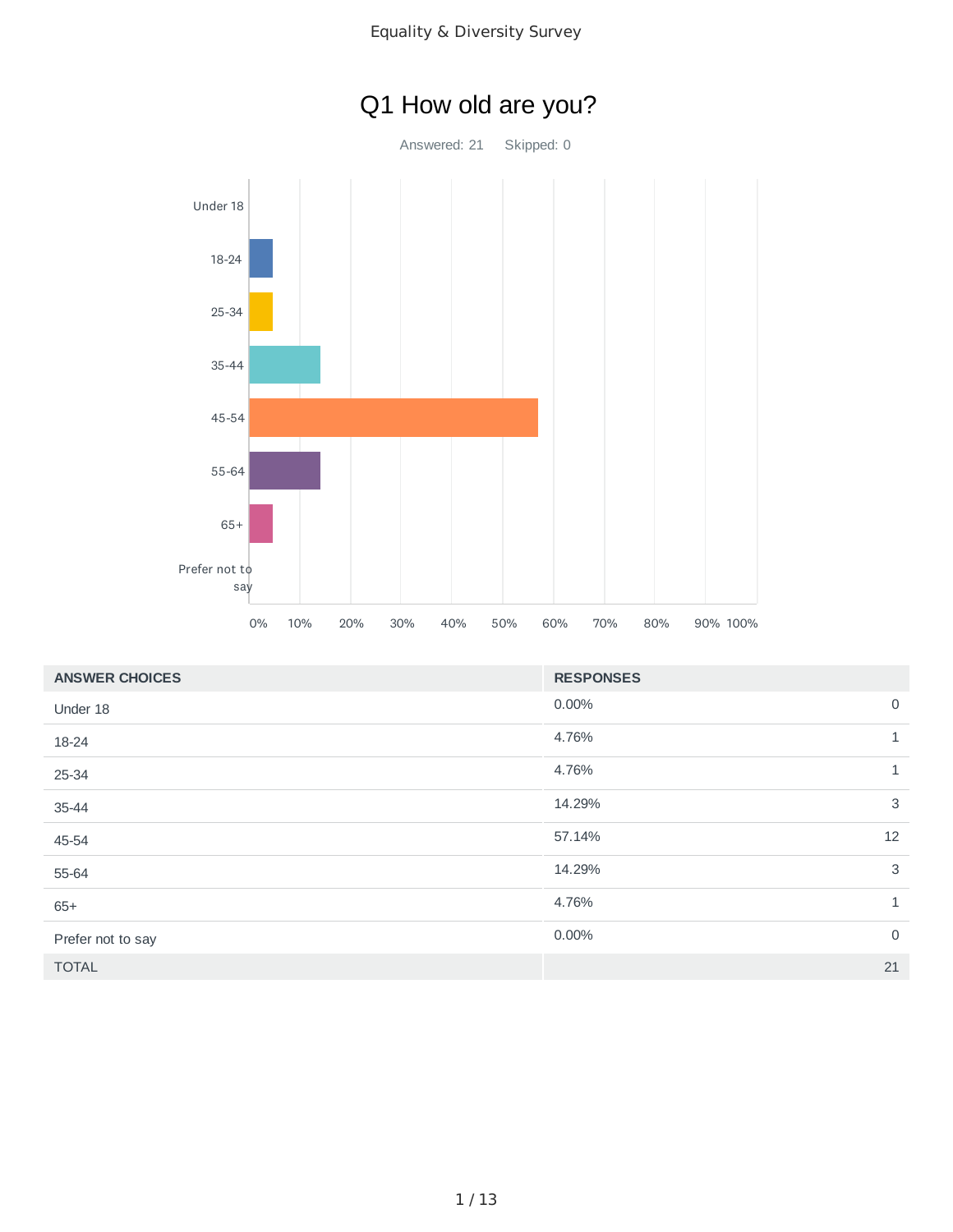

| <b>ANSWER CHOICES</b>                              | <b>RESPONSES</b> |                |
|----------------------------------------------------|------------------|----------------|
| Barrister - Junior (including Prospective Tenants) | 61.90%           | 13             |
| Barrister - QC                                     | 19.05%           | $\overline{4}$ |
| Staff                                              | 19.05%           | $\overline{4}$ |
| Pupil                                              | $0.00\%$         | $\Omega$       |
| <b>TOTAL</b>                                       |                  | 21             |

# Q2 What is your role at Libertas Chambers?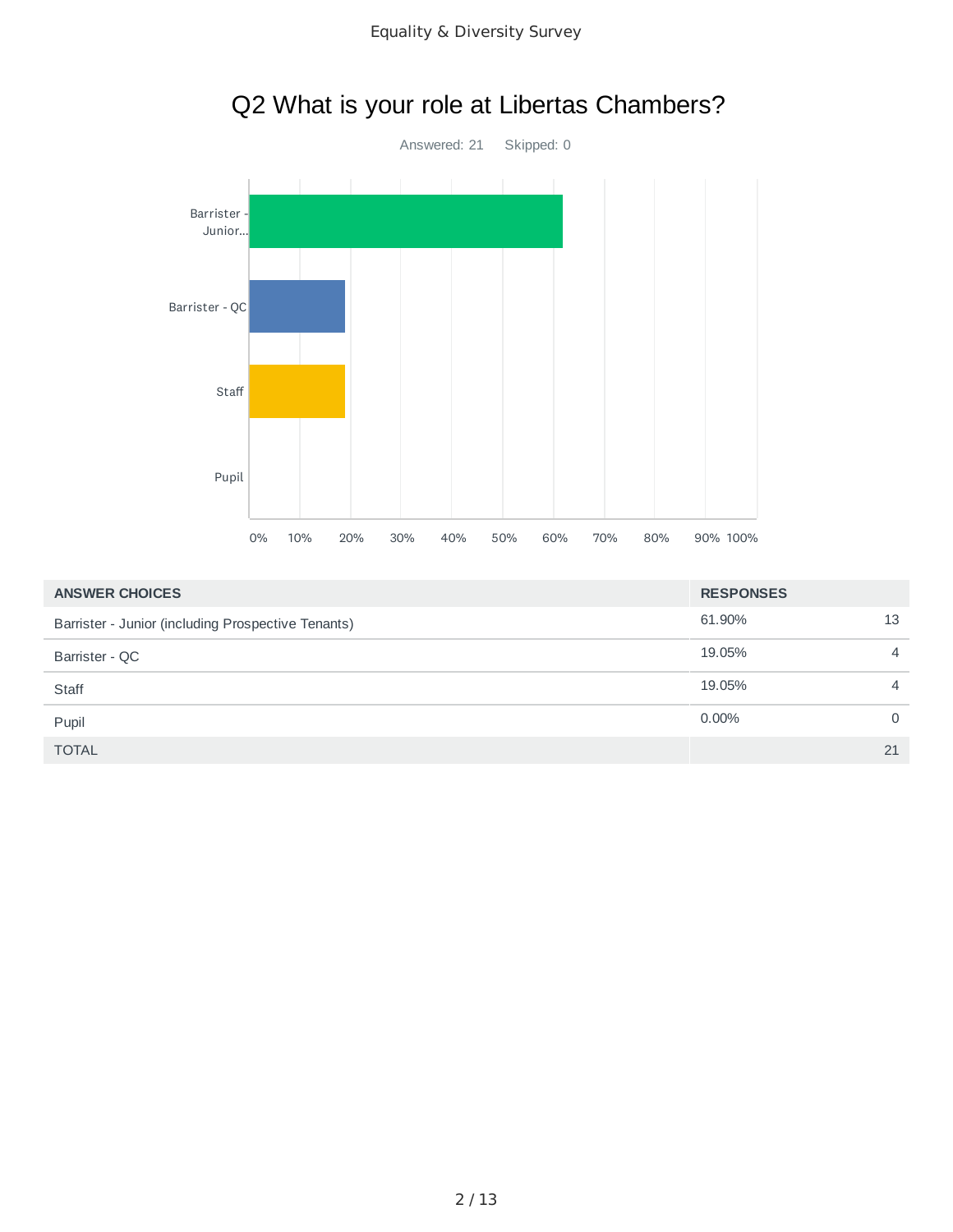# Q3 Which of the following best describes your gender?



| <b>ANSWER CHOICES</b> | <b>RESPONSES</b> |
|-----------------------|------------------|
| Male                  | 15<br>71.43%     |
| Female                | 28.57%<br>6      |
| Prefer not to say     | $0.00\%$<br>0    |
| <b>TOTAL</b>          | 21               |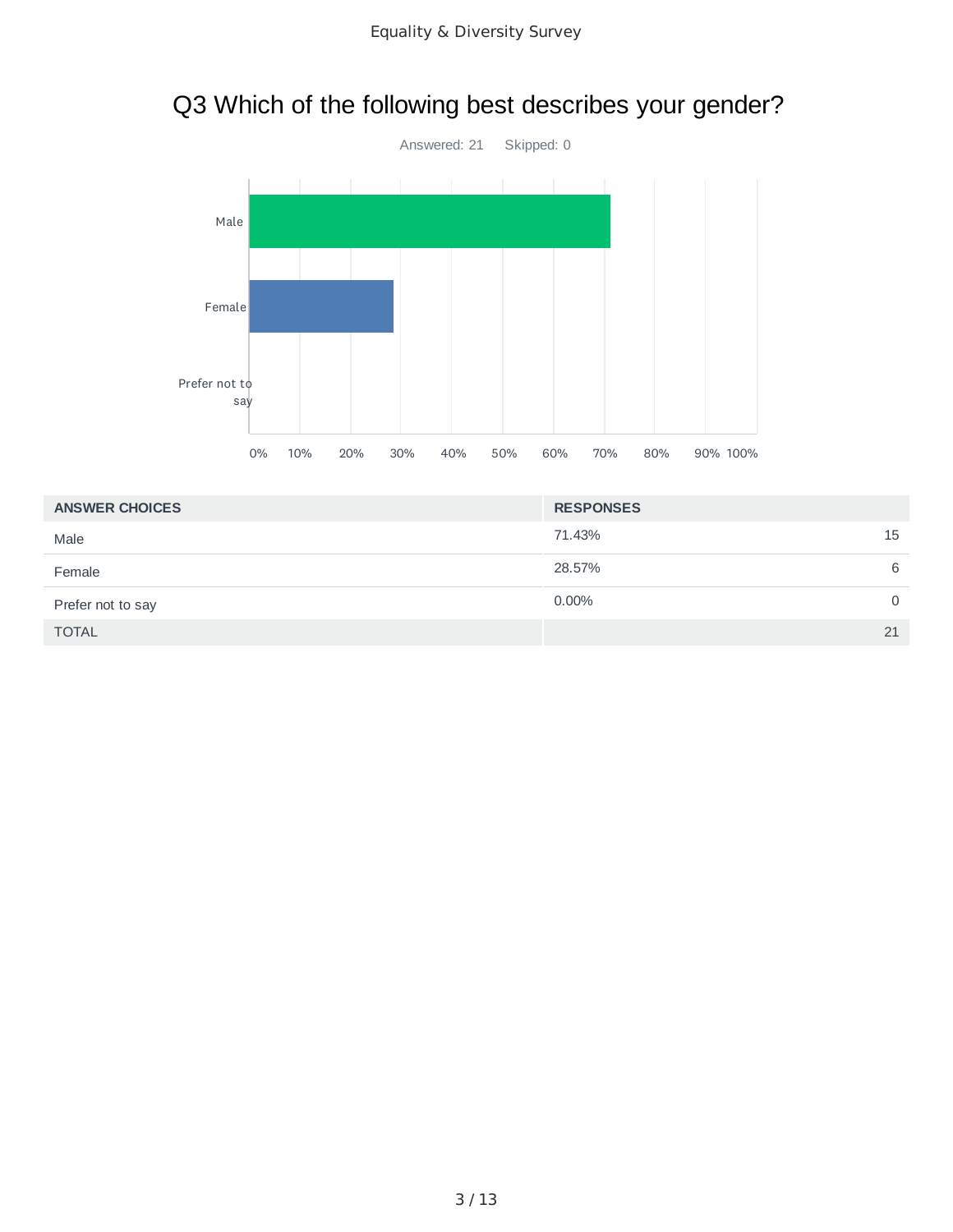#### Q4 Is your gender identity the same as the sex you were assigned at birth?



| <b>ANSWER CHOICES</b> | <b>RESPONSES</b> |          |
|-----------------------|------------------|----------|
| Yes                   | 100.00%          | 21       |
| <b>No</b>             | $0.00\%$         | $\Omega$ |
| Prefer not to say     | 0.00%            | $\Omega$ |
| <b>TOTAL</b>          | 21               |          |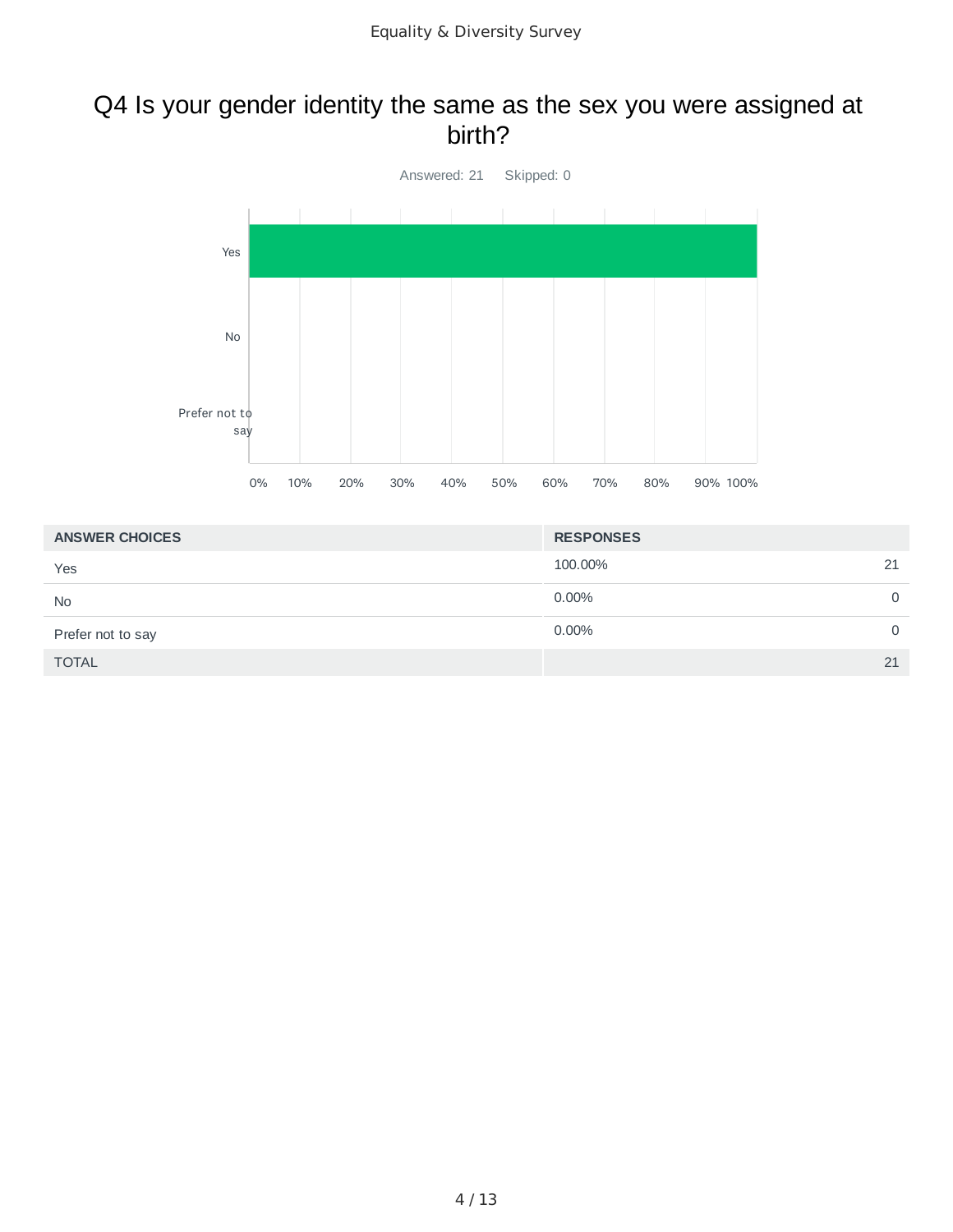#### Q5 Do you consider yourself to have a disability (as defined by the Equalities Act)?



| <b>ANSWER CHOICES</b> | <b>RESPONSES</b> |
|-----------------------|------------------|
| Yes                   | 9.52%<br>2       |
| <b>No</b>             | 85.71%<br>18     |
| Prefer not to say     | 4.76%            |
| <b>TOTAL</b>          | 21               |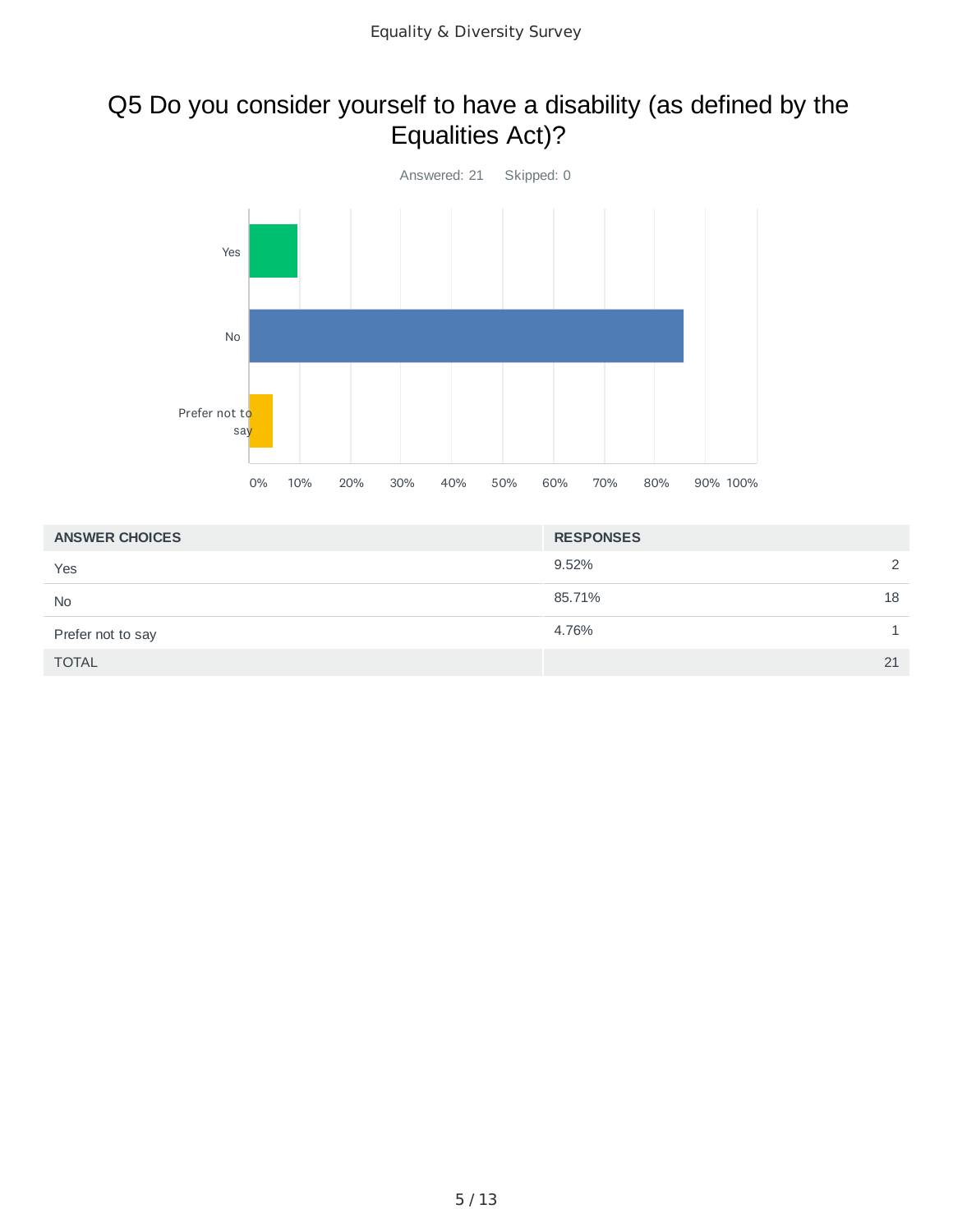#### Q6 Are your day-to-day activities limited or affected by a health problem or disability that has lasted, or is expected to last, at least 12 months?



| <b>ANSWER CHOICES</b> | <b>RESPONSES</b>         |
|-----------------------|--------------------------|
| Yes                   | 19.05%<br>$\overline{4}$ |
| <b>No</b>             | 80.95%<br>17             |
| Prefer not to say     | $0.00\%$<br>$\Omega$     |
| <b>TOTAL</b>          | 21                       |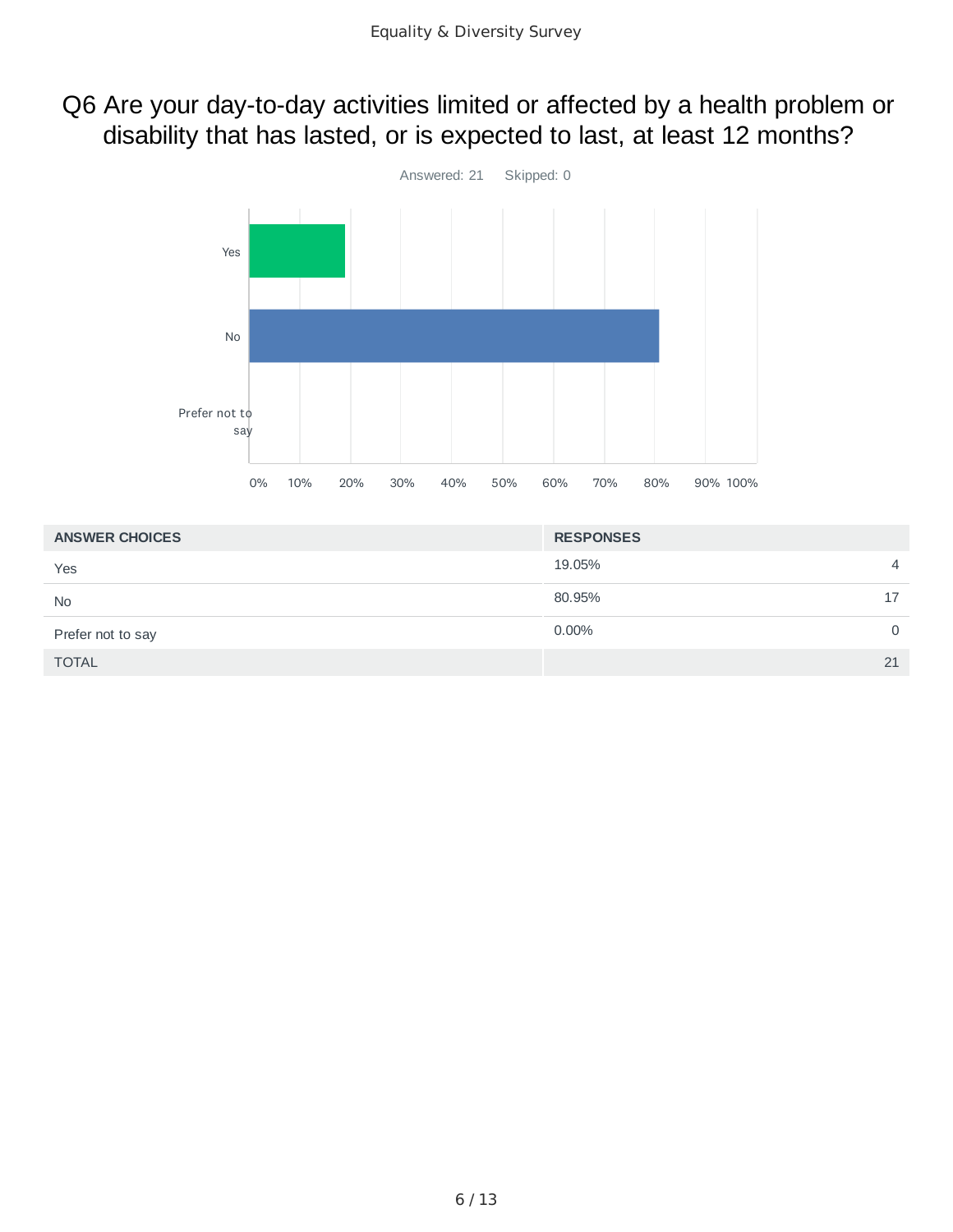



| <b>ANSWER CHOICES</b>                                      | <b>RESPONSES</b> |          |
|------------------------------------------------------------|------------------|----------|
| Asian / Asian British - Bangladeshi                        | $0.00\%$         | $\Omega$ |
| Asian / Asian British - Pakistani                          | 4.76%            | 1        |
| Any other Asian background                                 | 9.52%            | 2        |
| Mixed / Multiple ethnic groups - Black and White Caribbean | $0.00\%$         | $\Omega$ |
| White Irish                                                | 4.76%            | 1        |
| White - Northern Irish / English / Scottish / Welsh        | 80.95%           | 17       |
| Any other ethnic group                                     | $0.00\%$         | $\Omega$ |
| Prefer not to say                                          | $0.00\%$         | $\Omega$ |
| <b>TOTAL</b>                                               |                  | 21       |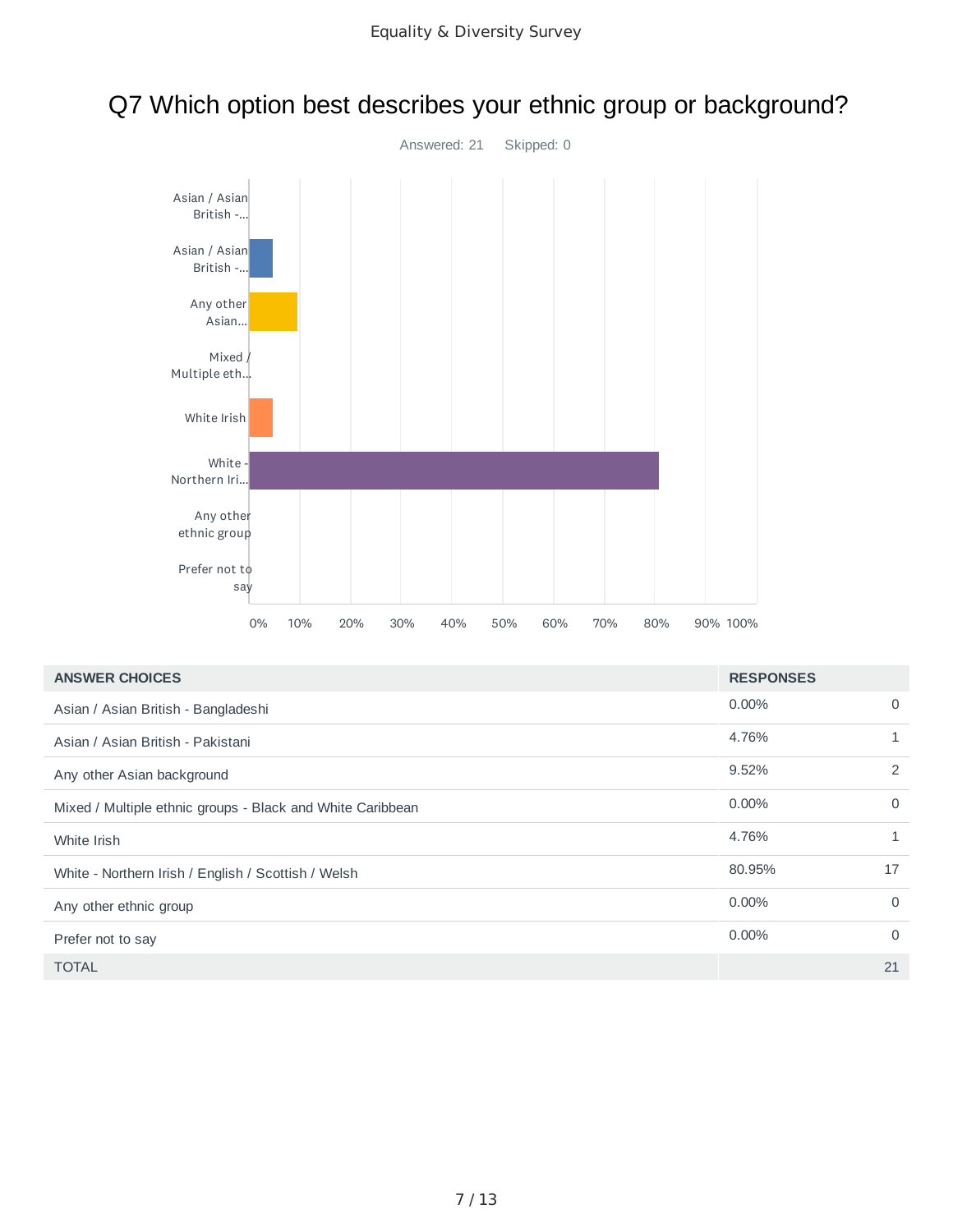

## Q8 What best describes your religion or belief?

| <b>ANSWER CHOICES</b>            | <b>RESPONSES</b>         |
|----------------------------------|--------------------------|
| <b>Buddhist</b>                  | $\mathbf 0$<br>0.00%     |
| Christianity (all denominations) | 52.38%<br>11             |
| Islam                            | 0.00%<br>$\mathbf 0$     |
| Jewish                           | $\mathbf 0$<br>0.00%     |
| Muslim                           | 4.76%<br>1               |
| Any other religion / belief      | 4.76%<br>1               |
| No religion / belief             | 19.05%<br>$\overline{4}$ |
| Prefer not to say                | 19.05%<br>$\overline{4}$ |
| <b>TOTAL</b>                     | 21                       |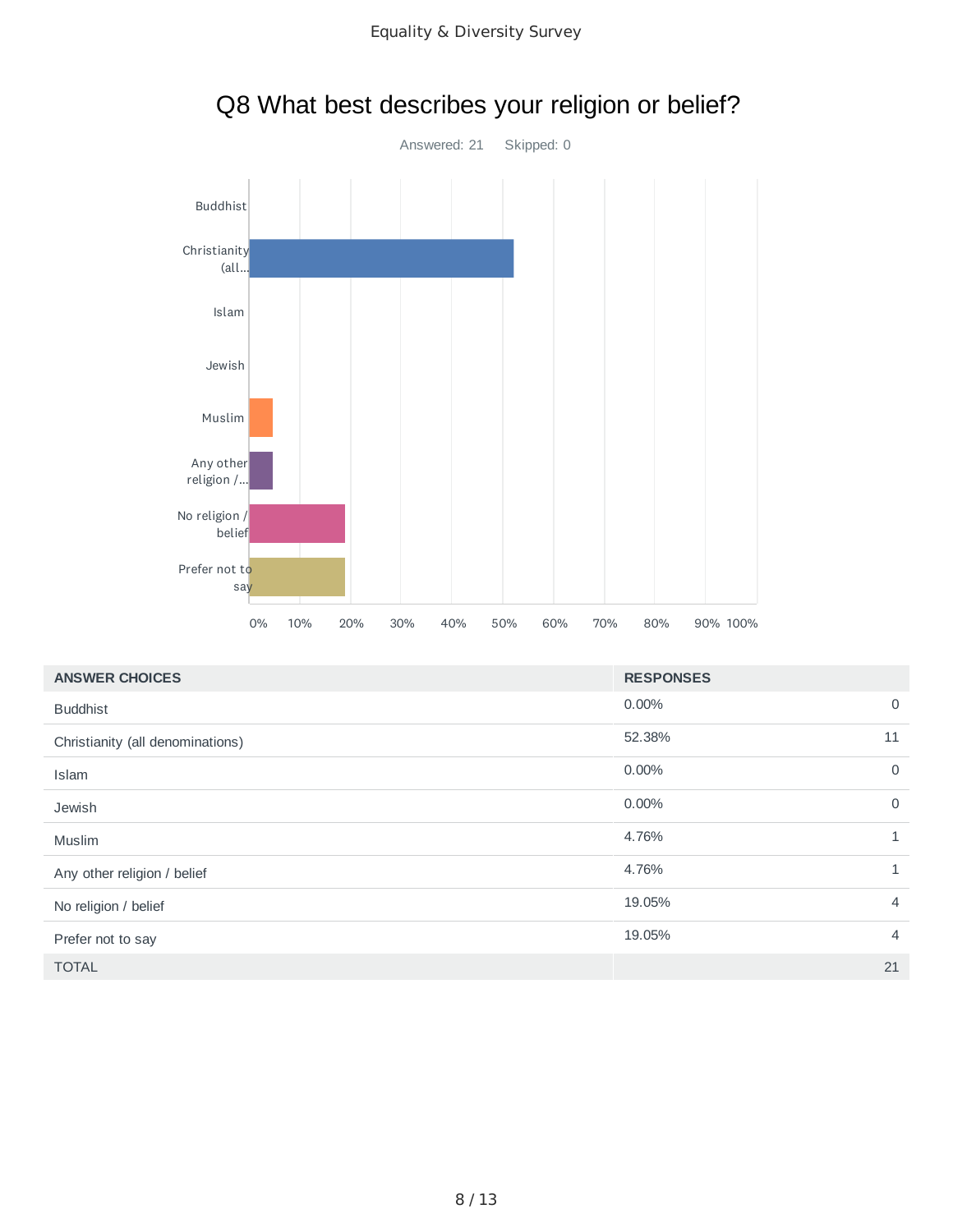

## Q9 What is your sexual orientation?

| <b>ANSWER CHOICES</b>  | <b>RESPONSES</b>        |
|------------------------|-------------------------|
| <b>Bisexual</b>        | $0.00\%$<br>$\mathbf 0$ |
| Gay man                | $0.00\%$<br>$\mathbf 0$ |
| Gay woman / lesbian    | $0.00\%$<br>$\mathbf 0$ |
| Hetrosexual / straight | 100.00%<br>21           |
| Other                  | $0.00\%$<br>$\mathbf 0$ |
| Prefer not to say      | $0.00\%$<br>$\mathbf 0$ |
| <b>TOTAL</b>           | 21                      |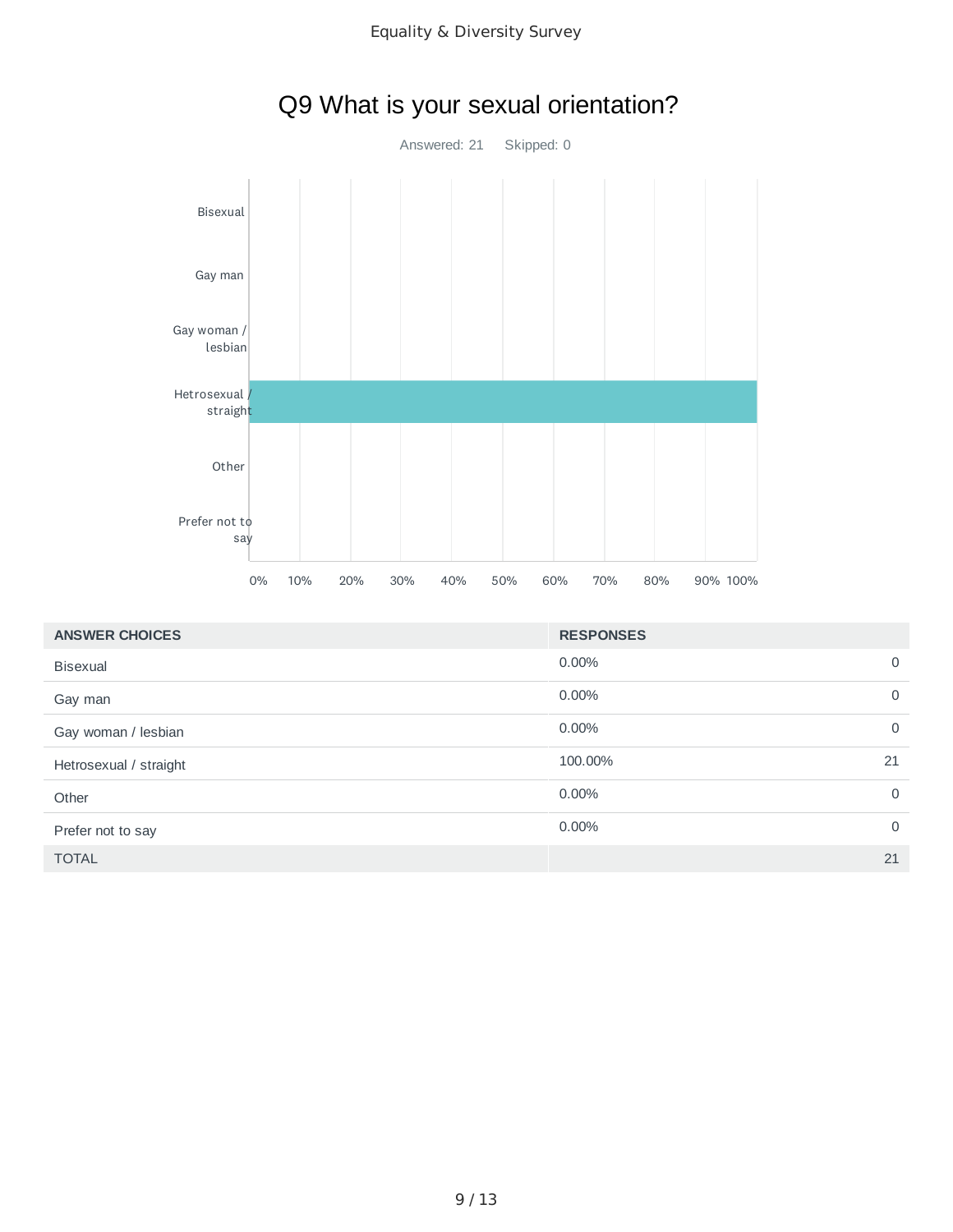## Q10 Were you the first generation of your family to attend university?



| <b>ANSWER CHOICES</b>     | <b>RESPONSES</b> |               |
|---------------------------|------------------|---------------|
| Yes                       | 57.14%           | 12            |
| <b>No</b>                 | 33.33%           |               |
| Did not attend university | 9.52%            | $\mathcal{D}$ |
| Prefer not to say         | $0.00\%$         | $\Omega$      |
| <b>TOTAL</b>              |                  | 21            |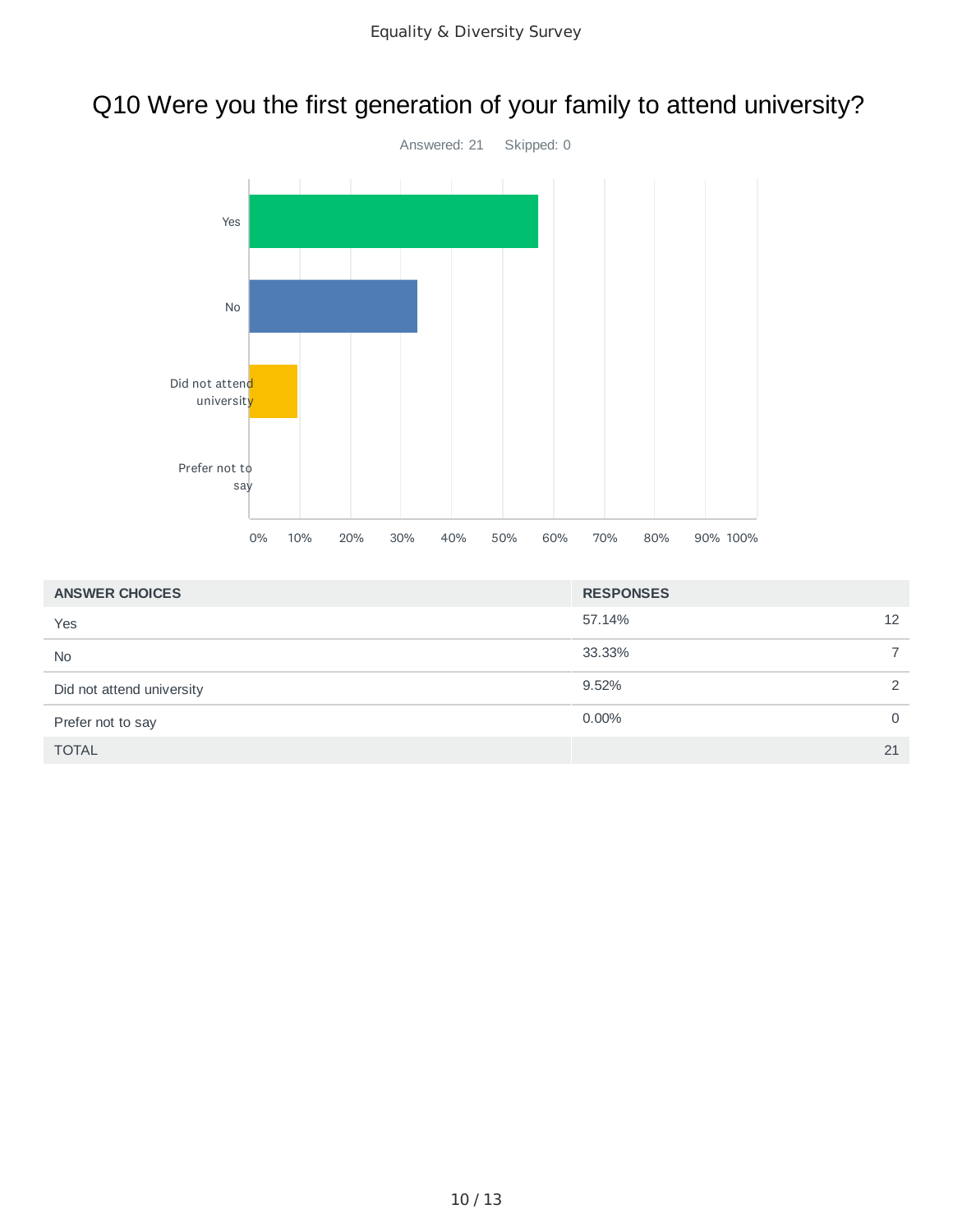#### Q11 Did you mainly attend fee paying school(s) between the ages of 11- 18?



| <b>ANSWER CHOICES</b> | <b>RESPONSES</b> |    |
|-----------------------|------------------|----|
| Yes                   | 33.33%           |    |
| <b>No</b>             | 66.67%           | 14 |
| Prefer not to say     | 0.00%            | 0  |
| <b>TOTAL</b>          |                  | 21 |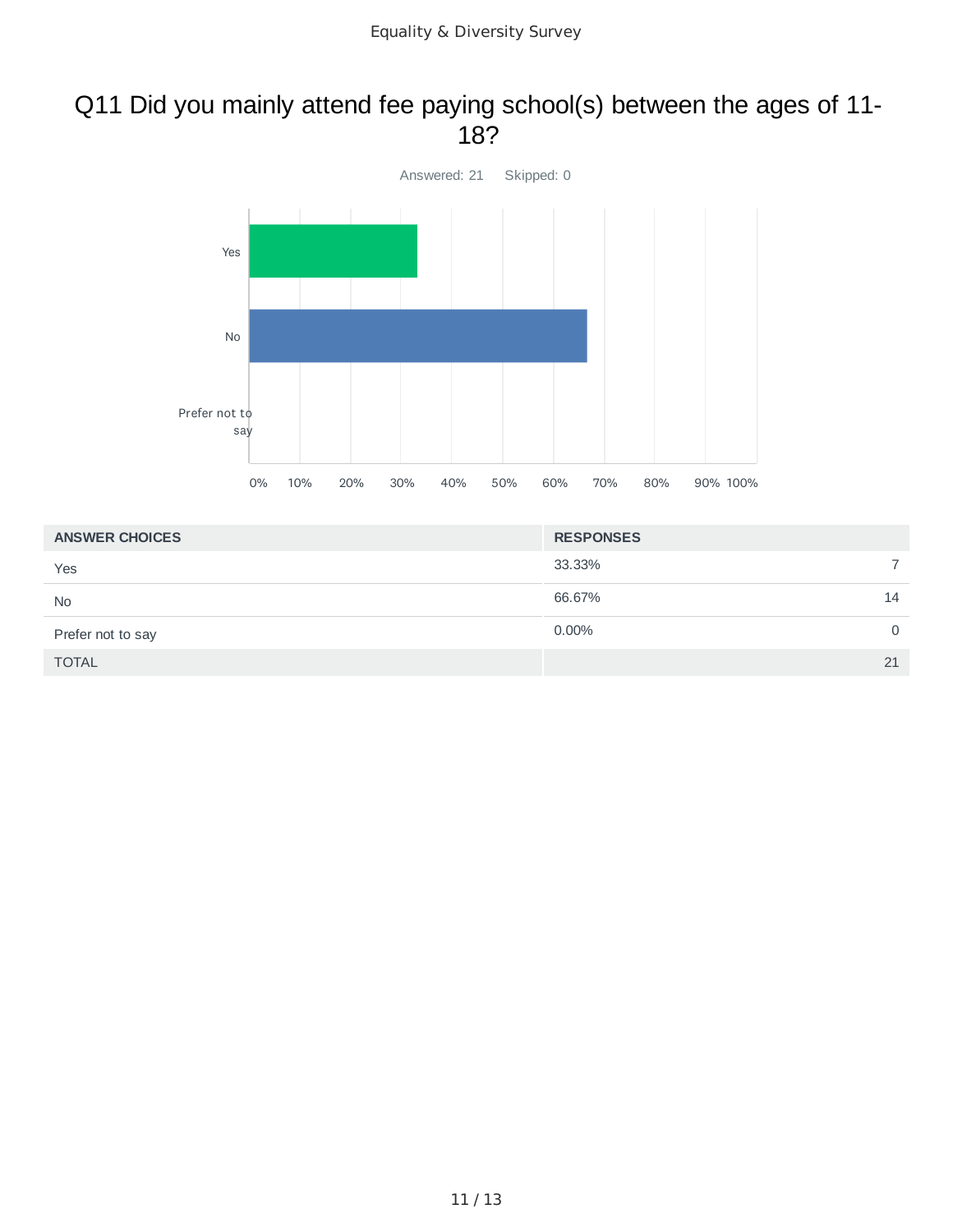### Q12 If you have children under 18, who has primary care for them?



| <b>ANSWER CHOICES</b>            | <b>RESPONSES</b> |          |
|----------------------------------|------------------|----------|
| Me                               | 14.29%           | 3        |
| Someone else                     | 4.76%            |          |
| Shared equally with someone else | 38.10%           | 8        |
| No children / not applicable     | 42.86%           | 9        |
| Prefer not to say                | $0.00\%$         | $\Omega$ |
| <b>TOTAL</b>                     |                  | 21       |